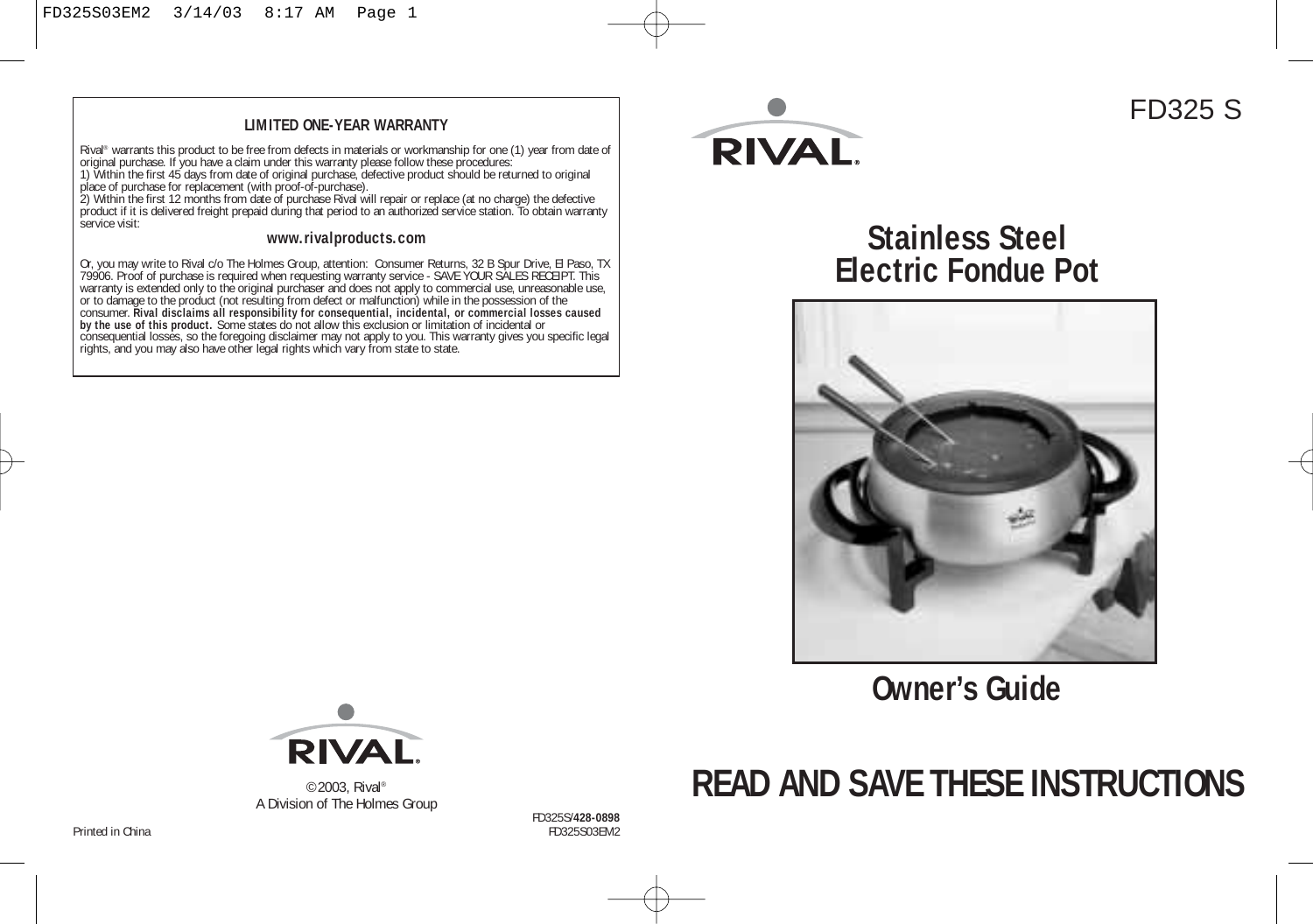# **IMPORTANT SAFEGUARDS**

**When using electrical appliances, basic safety precautions should always be followed, including the following:** 

- 1. Read all instructions before using.
- 2. Do not touch hot surfaces. Use handles or knobs.
- 3. To protect against electric shock, do not immerse cord or plugs in water or other liquid.
- 4. Close supervision is necessary when any appliance is used near children. This appliance is not to be used by children.
- 5. Unplug from outlet when not in use and before cleaning. Allow to cool before putting on or taking off parts, and before cleaning the appliance.
- 6. Do not operate any appliance with a damaged cord or plug or after the appliance malfunctions, or has been damaged in any manner. Return appliance to Rival® (see warranty) for examination, repair, or adjustment.
- 7. The use of accessory attachments not recommended by Rival® may cause injuries.
- 8. Do not use outdoors.
- 9. Do not let cord hang over the edge of counter, or touch hot surfaces.
- 10. Do not place on or near a hot gas or electric burner, or in a heated oven.
- 11. Extreme caution must be used when moving fondue containing hot oil or other hot liquids.
- 12. Always attach plug to appliance first, then plug cord in the wall outlet. To disconnect, turn control to OFF, then remove plug from wall outlet
- 13. Do not use appliance for other than intended use.
- 14. Be sure handles are properly assembled to bowl and locked in place.

# **SAVE THESE INSTRUCTIONS**

This appliance is for **HOUSEHOLD USE ONLY.** No user-serviceable parts inside. Power Unit never needs lubrication. Do not attempt to service this product. A short power supply cord is provided to reduce the risk resulting from becoming entangled in or tripping over a longer cord. An extension cord may be used with care. However, the marked electrical rating of the extension cord should be at least as great as the electrical rating of the fondue. The extension cord should not be allowed to drape over the counter or tabletop where it can be pulled on by children or tripped over unintentionally.

**Use only model MDTCP-1 Temperature Control Probe.**

### **POLARIZED PLUG**

This appliance has a polarized plug (one blade is wider than the other). To reduce the risk of electric shock, this plug  $\Im$  is intended to fit into a polarized outlet only one way. If the plug does not fit fully into the outlet, reverse the plug. If it still does not fit, contact a qualified electrician. Do not attempt to modify the plug in any way. If the plug fits loosely into the AC outlet or if the AC outlet feels warm do not use that outlet.

Congratulations on the purchase of your New Rival® Fondue. This Fondue is equipped with the exclusive Rival® SureRELEASE<sup>®</sup> Power Cord System, which includes a detachable magnetic cord designed to separate from the unit when certain amounts of force are applied. (See details on pg. 4-5 for instructions on the proper usage of the detachable magnetic cord.)

**Note:** This cord meets revised Underwriter's Laboratories (UL) Standard 1083 requirements effective May 30, 2001.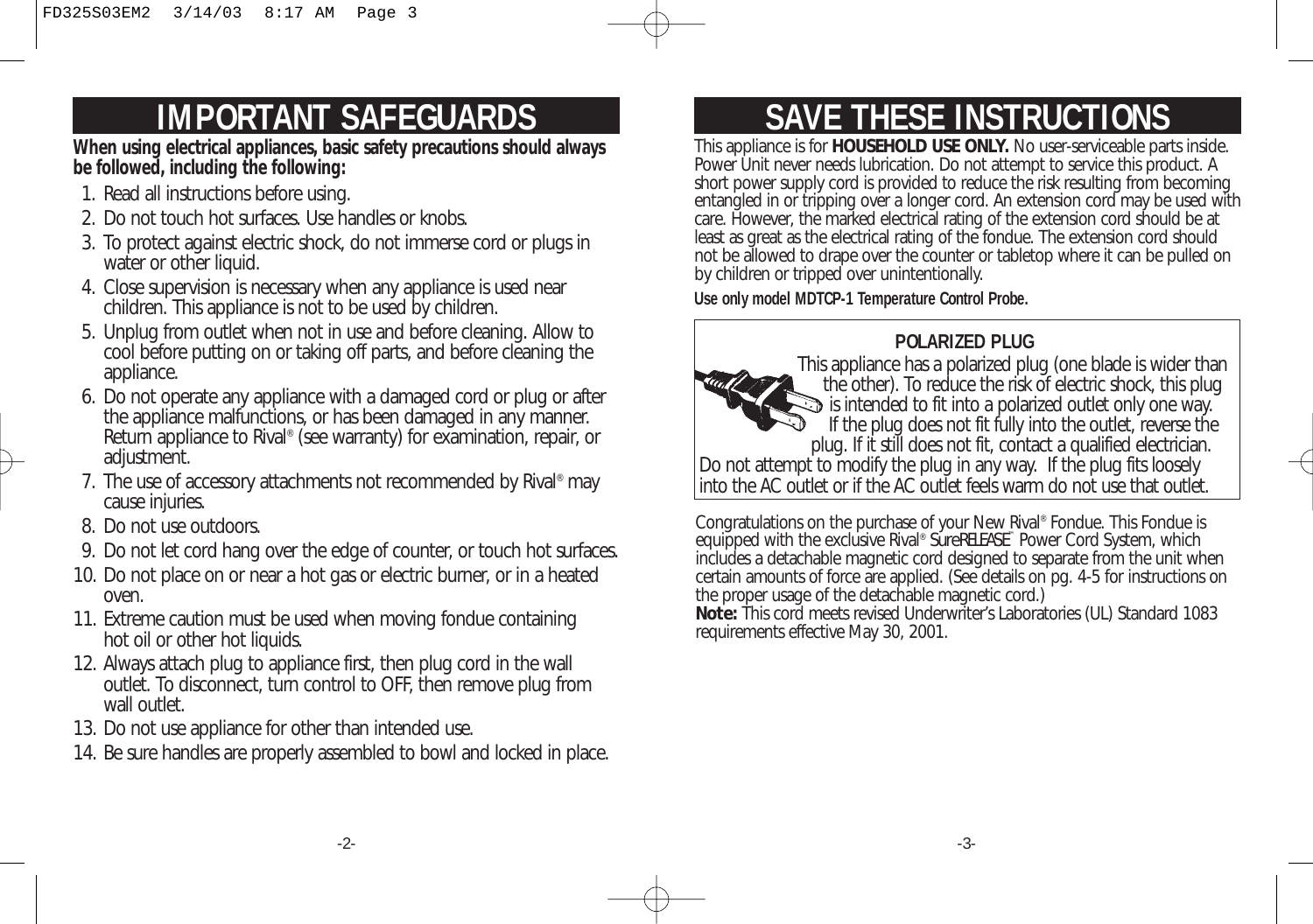

### **PREPARING YOUR FONDUE FOR USE**

- Wash FONDUE POT, FORK HOLDER and FORKS in hot, soapy water. Rinse thoroughly and dry. **CAUTION:** Do not wash or immerse the TEMPERATURE CONTROL PROBE or **SureRELEASE**<sup>™</sup> Cord.
- Before using the fondue for the first time, condition the non-stick cooking surface by lightly brushing the cooking surface with vegetable oil. Heat, uncovered, to 300°F. Turn to OFF and cool completely. Wipe away excess oil.

### **HOW TO USE YOUR FONDUE**

- **FORK** 1. Set FONDUE POT on a flat, dry, heat-resistant surface.<br>2. Set TEMPERATURE CONTROL PROBE to OFF and plug
	- probe into TEMPERATURE PROBE GUARD (see figure A).
	- 3. Attach magnetic end of cord assembly to the temperature probe socket (see figure B). **This should be done prior**

**to plugging the cord into the wall outlet.** The

magnetic end of the cord is designed to only go on one way. Be sure the side stating "THIS SIDE UP" is facing up. Plug cord into 120 Volt AC outlet.

**Figure A**

4. Preheat if necessary (follow directions in recipe being used). Turn TEMPERATURE PROBE DIAL to desired temperature. INDICATOR LIGHT will go off when selected temperature is reached. During cooking, the light will cycle ON and OFF to indicate that the temperature is being regulated.



5. Use the FONDUE FORKS to spear foods for cooking or dipping. Be careful not to scratch the non-stick surface when placing FORKS in FONDUE POT. **Figure B**

**NOTE:** When ingredients are stirred in the FONDUE POT, use plastic, nylon or wooden utensils to prevent damage to non-stick surface.

6. After cooking or serving, turn TEMPERATURE PROBE DIAL to OFF. Unplug cord from wall outlet. After FONDUE POT has cooled, remove TEMPERATURE CONTROL PROBE.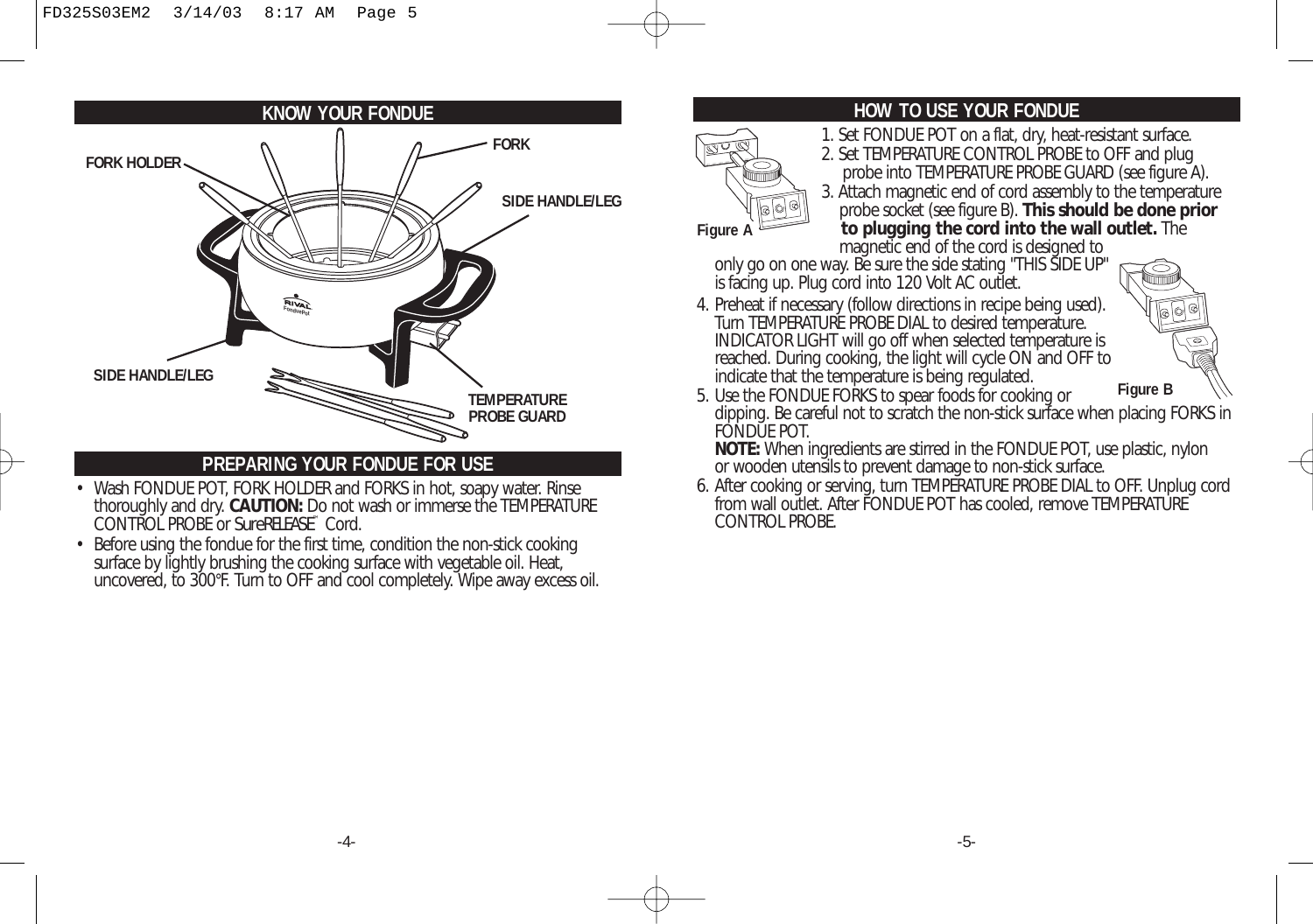### **HOW TO USE YOUR FONDUE WITH OIL**

**CAUTION:** Extreme caution must be used when moving fondue containing hot oil or other hot liquids. It is not recommended to cook with hot oil when children are present.

- 1. Be sure FONDUE POT is completely dry before filling with oil.
- 2. Place FONDUE POT on a flat, dry, heat-resistant surface. **CAUTION:** Some spattering of oil will occur during cooking. Attach temperature probe/controller to the TEMPERATURE PROBE GUARD (see figure A).



Attach magnetic end of cord assembly to the temperature probe socket (see figure B). **This should be done prior to plugging the cord into the wall outlet.** The magnetic end of the cord is designed to only go on one way. Be sure the side stating "THIS SIDE UP" is facing up.

- 3. Fill FONDUE with 23 ⁄4 cups of vegetable oil. **NOTE:** Do not use more than 23 ⁄4 cups of oil. Do not use butter, margarine, lard, olive oil or shortening in place of vegetable oil. Never add water or any other liquid to oil. **Figure B**
- 4. Place FORK HOLDER on top edge of FONDUE. Use to hold FONDUE FORKS while cooking oil. **CAUTION:** Do not use more than 8 FONDUE FORKS at one time when cooking in hot oil. The fork holder may also prevent some of the spattering during cooking. **NOTE:** Do not place a cover over the FONDUE POT when heating oil or cooking in oil.
- 5. Remove ice crystals or excess water on food before cooking in oil by blotting with a paper towel.
- 6. After cooking, turn TEMPERATURE PROBE DIAL to OFF. Allow FONDUE and FORK HOLDER to cool completely before moving or cleaning.

### **WARNING: DO NOT USE THE** SureRELEASE™ **POWER CORD SYSTEM TO DISCONNECT THE FONDUE. ALWAYS DISCONNECT PLUG FROM WALL**

**OUTLET FIRST TO DISCONNECT FONDUE.** Use only Model MDP-1 magnetic cord set with this product. The use of any other magnetic cord set may cause fire, electric shock, or injury.

**CAUTION:** The SureRELEASE™ power cord is not to be removed during normal operation. If the plug becomes disconnected, the user should **immediately unplug the cord set from the wall outlet,** then reconnect the magnetic plug to the socket.

### **IMPORTANT POINTS**

- Do not fill FONDUE with more than 2<sup>3</sup> cups of oil.
- Do not move FONDUE when it contains hot oil or food.
- Always use hot pads when handling a hot FONDUE.
- To prevent permanent scratches to non-stick coating, do not use metal utensils. Use plastic, nylon or wooden utensils.
- When using FONDUE FORKS in the FONDUE, be careful not to scratch the non-stick surface.
- Do not immerse TEMPERATURE CONTROL PROBE or cordset in water or other liquids.
- Use only on heat-resistant surfaces.
- Do not use more than eight FONDUE FORKS when cooking in hot oil.

### **IDEAS FOR USE**

- Prepare cheese sauce for Macaroni and Cheese.
- Melt chocolate or almond bark in FONDUE for making covered peanuts and pretzels.
- Use FONDUE (on WARM setting) to keep cooked food warm for serving.
- Prepare cooked pudding and pie filling. Set TEMPERATURE PROBE DIAL to WARM.
- Heat canned convenience foods such as chili, stew, soup or spaghetti.
- Prepare cooked breakfast cereals, such as Oatmeal or Cream of Wheat®.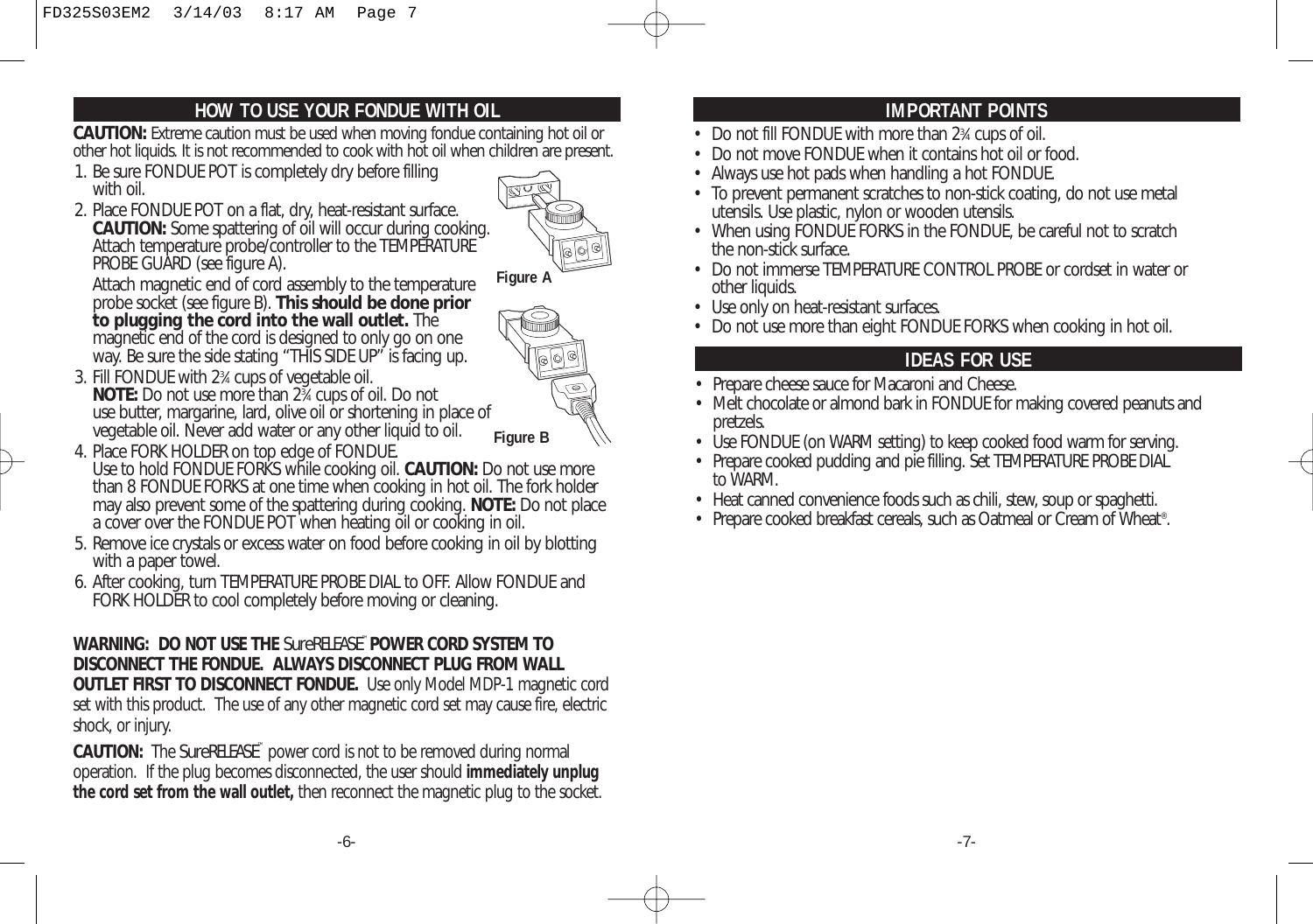# **WARNING: ALWAYS TURN PROBE CONTROL TO OFF THEN DISCONNECT HOW TO CLEAN YOUR FONDUE RECIPES PLUG FROM WALL OUTLET BEFORE DISCONNECTING THE** SureRELEASE™ **CORD.**

#### **CAUTION:**

- Do not immerse cord sets or temperature probe/controller in water or any liquid.
- Do not attempt to defeat the detachable magnetic **SureRELEASE**™ system by trying to permanently attach cord set to product.
- Do not stick pins or other sharp objects in holes on magnetic cord set
- Do not use any type of steel wool to clean magnetic contacts.
- 1. Turn TEMPERATURE PROBE DIAL to OFF. After FONDUE POT/OIL has cooled, unplug cord from wall outlet. Remove the TEMPERATURE CONTROL PROBE and **SureRELEASE**<sup>™</sup> magnetic cord from the unit before cleaning. Do not add cold water or immerse pot in water when hot. **CAUTION:** Do not immerse TEMPERATURE CONTROL PROBE or cord set in water or other liquids. Wipe with a damp cloth and dry.
- 2. Thoroughly wash FONDUE POT and FORK HOLDER in hot, soapy water or automatic dishwasher. Rinse thoroughly and dry. To remove stubborn stains, use a non-abrasive cleaner or a non-metal cleaning pad. **CAUTION:** Do not use metal scouring pads or harsh scouring powders.
- 3. Wash FONDUE FORKS in hot, soapy water or automatic dish washer. Rinse and dry thoroughly.
- 4. In time, the non-stick surface may discolor. This is normal and will not seriously alter the release properties. To remove any discoloration, use a cleaner for nonstick finishes such as a non-stick appliance cleaner. Pour destainer into pot. Allow to boil 1 minute. Cool. Rinse with clean water. **NOTE:** Recondition non-stick surface before using again (See page 4).

### **FONDUE BOURGUIGNONNE**

| 1/ <sub>2</sub> to 1/ <sub>2</sub> pound beef sirloin | 23 |
|-------------------------------------------------------|----|
| or tenderloin per person                              |    |

⁄4 cups vegetable oil

Trim excess fat from meat and cut into 1-inch cubes. Let stand at room temperature 30 minutes. Blot dry with a paper towel.

Pour 23 ⁄4 cups oil into Fondue Pot. Place fork holder on pot. Turn temperature dial to 350°F and heat until light goes out.

For serving, spear one cube and gently place in hot oil. Cook until browned and to desired doneness: 1 minute for rare, 2 minutes for medium, 3 minutes for well done. Serve with Spicy Chile Sauce (see below) or sauce of your choice.

### **SPICY CHILE SAUCE**

<sup>3</sup>⁄4 cup chili sauce 3 tablespoons chopped onion<br>3 tablespoons lemon juice<br>2 bash hot pepper sauce 3 tablespoons lemon juice 2 teaspoons oil <sup>1</sup> 2 cloves garlic, mashed <sup>1</sup>

2 teaspoons tarragon vinegar<br>1 teaspoon brown sugar ⁄4 teaspoon dry mustard ⁄4 teaspoon salt

Combine all ingredients in a small saucepan. Heat to boiling. Reduce heat; simmer about 5 minutes. Serve at room temperature. **Yield: 11 ⁄4 cups**

### **MARINATED PORK FONDUE**

 $\frac{3}{4}$  cup vegetable oil  $\frac{1}{4}$ 3 tablespoons lemon juice 1<sup>1</sup>/<sub>2</sub> tablespoons A1 Worcestershire® sauce 1 1% tablespoons tarragon vinegar 1 tablespoon sugar 1 clove garlic, minced

⁄2 teaspoon salt ⁄2 teaspoon chili powder ⁄2 teaspoon dry mustard 2 to 3 pound pork roast or tenderloin ⁄4 cups vegetable oil

In a bowl, combine all ingredients except roast and 23 ⁄4 cups oil. Trim excess fat from pork and cut into 1-inch cubes. Place pork cubes in a glass or plastic container. Pour marinade over cubes. Cover; refrigerate and allow to marinate at least 3 hours or overnight. Thirty minutes before serving, drain pork cubes and blot dry.

Pour 23 ⁄4 cups oil into Fondue Pot. Place fork holder on pot. Turn temperature dial to 350°F and heat until light goes out.

For serving, spear a cube and gently place in hot oil. Cook until browned and cooked through (about 2 minutes).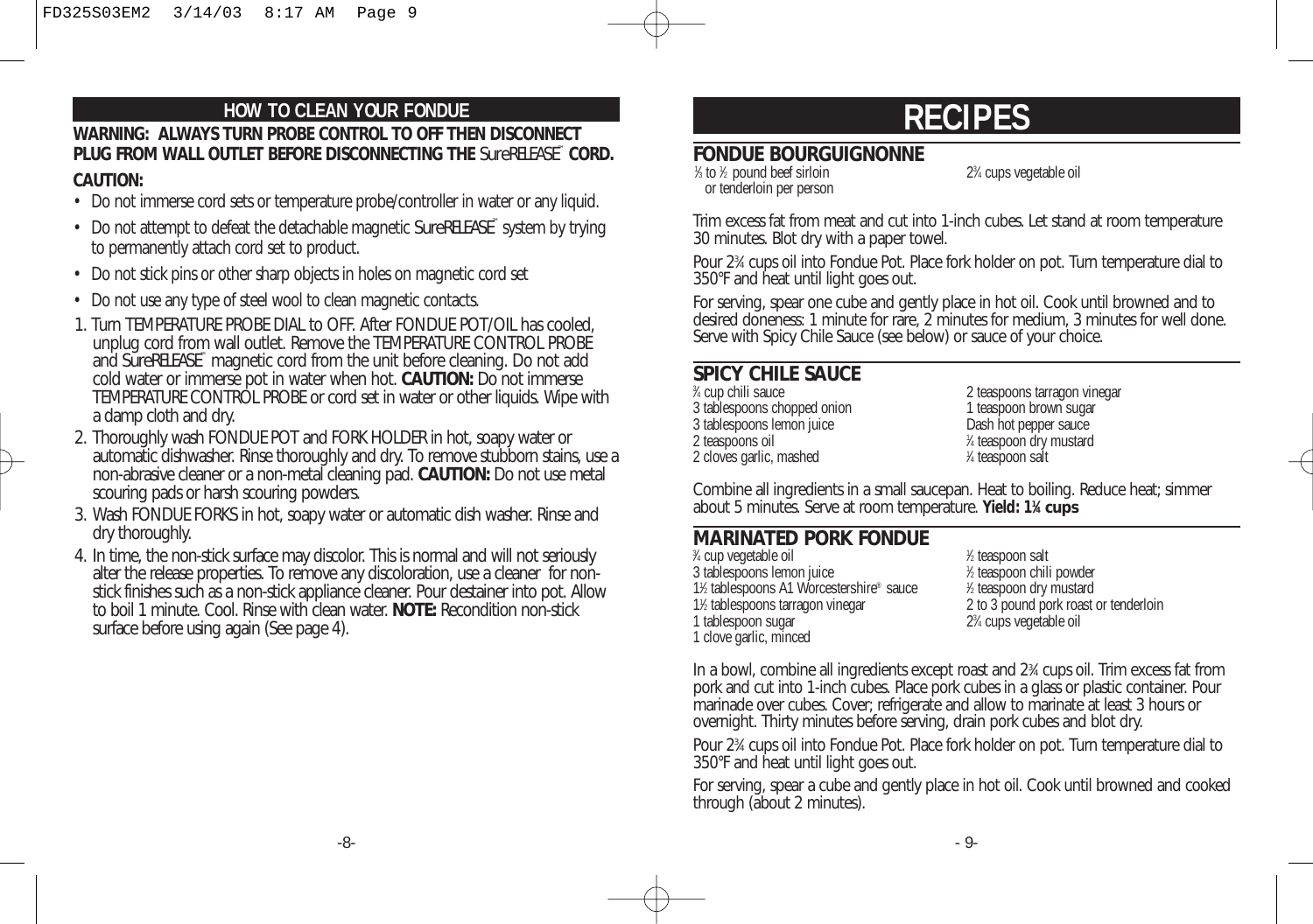### **ORIENTAL BEEF BROTH FONDUE**

 $\frac{1}{2}$  to  $\frac{1}{2}$  pound beef sirloin or  $\frac{1}{2}$ flank steak per person<br>
14 %-ounce can beef broth<br>
14 %-ounce can beef broth<br>
1 clove garlic, minced 1 14 1/2-ounce can beef broth 1 clove garlic, minced <sup>1</sup>/<sub>4</sub> cup soy sauce 1

% cup sherry<br>3 green onions, sliced ⁄2 teaspoon ground ginger

Slice beef thinly into bite-size pieces. Let stand at room temperature 30 minutes. Blot dry with paper towel before serving.

Combine remaining ingredients and pour into Fondue Pot. Place fork holder on pot. Turn temperature dial to 350°F and bring to a boil.

For serving, spear a slice of beef and place in boiling liquid. Cook 2 to 3 minutes or to desired doneness. **Note:** Do not use more than 8 fondue forks in broth at one time.

### **NIPPY FRANKS**

1<sup>1</sup>/<sub>2</sub> cups catsup <sup>1</sup>/<sub>2</sub> cup barbecue sauce 1  $%$  cup bourbon

1 cup brown sugar ⁄2 teaspoon Worcestershire sauce 1 16-ounce package cocktail sausages

Combine first five ingredients in Fondue Pot. Add sausages. Turn temperature dial to 200°F. Cook 15 to 20 minutes (until heated through). Turn to Warm for serving.

### **SEAFOOD FONDUE**

1 ⁄2 to 1 pound salmon or other fish 1 cut into 34 - inch pieces  $\frac{1}{2}$  to 1 pound scallops 23

⁄2 to 1 pound shrimp, peeled and deveined ⁄4 cups vegetable oil

Pour 23 ⁄4 cups of oil into Fondue Pot. Place fork holder on pot. Turn temperature dial to 375°F and heat until light goes out.

For serving, spear a piece of seafood and gently place in hot oil. Cook until edges are brown (about 1 to 2 minutes).

Serve with Horseradish Sauce (see below) or other sauces of your choice.

### **HORSERADISH SAUCE**

1 cup sour cream 3 teaspoons prepared horseradish 1 1 teaspoon lemon juice

⁄4 teaspoon Worcestershire sauce ⁄8 teaspoon salt ⁄8 teaspoon pepper

Stir together all ingredients. Chill in refrigerator. **Yield: 1 cup**

# **RECIPES**

### **TEMPURA**

⁄4 cup flour <sup>1</sup>  $\frac{1}{2}$  teaspoon salt 23 1 ⁄2 teaspoon pepper <sup>1</sup> 1 tablespoon vegetable oil Bite-size meat or vegetables<br>
1 egg, separated<br>
1 egg, separated 1 egg, separated

⁄2 cup flat beer ⁄4 cups vegetable oil ⁄8 teaspoon pepper

Combine flour, salt and pepper in a mixing bowl. Add 1 tablespoon oil, egg yolk and beer; stir until smooth. Beat egg white until stiff peaks form; gently fold into batter. Pour 23 ⁄4 cups oil into Fondue Pot. Place fork holder on pot. Turn temperature dial to 375°F and heat until light goes out. For serving, spear a piece of meat or vegetable, dip into batter and gently place in hot oil. Cook until golden brown and crispy (about 3 to 4 minutes). Serve with soy sauce, sweet and sour sauce or hot mustard.

### **SUGGESTED TEMPURA FOODS**

- " Cooked Chicken, Cubed " Scallops
	-
- " Shrimp, Shelled and Deveined " Carrots, Sliced " Zucchini or Yellow Squash, Sliced
	-
- Cauliflower or Broccoli Flowerettes Cocktail Onions
- **Lobster, Shelled**

### **MEXICAN CHEESE DIP**<br>2 pounds Kraft Velvetta® pasteurized

process cheese spread

green chilies

1 pound sausage, medium spice,<br>
hrowned and drained 1 10-ounce can diced tomatoes and

Combine cheese and tomatoes in Fondue Pot. Turn temperature dial to Warm. Stir occasionally until cheese is melted. Add browned sausage. Serve with tortilla or corn chips. **Yield: 1 quart**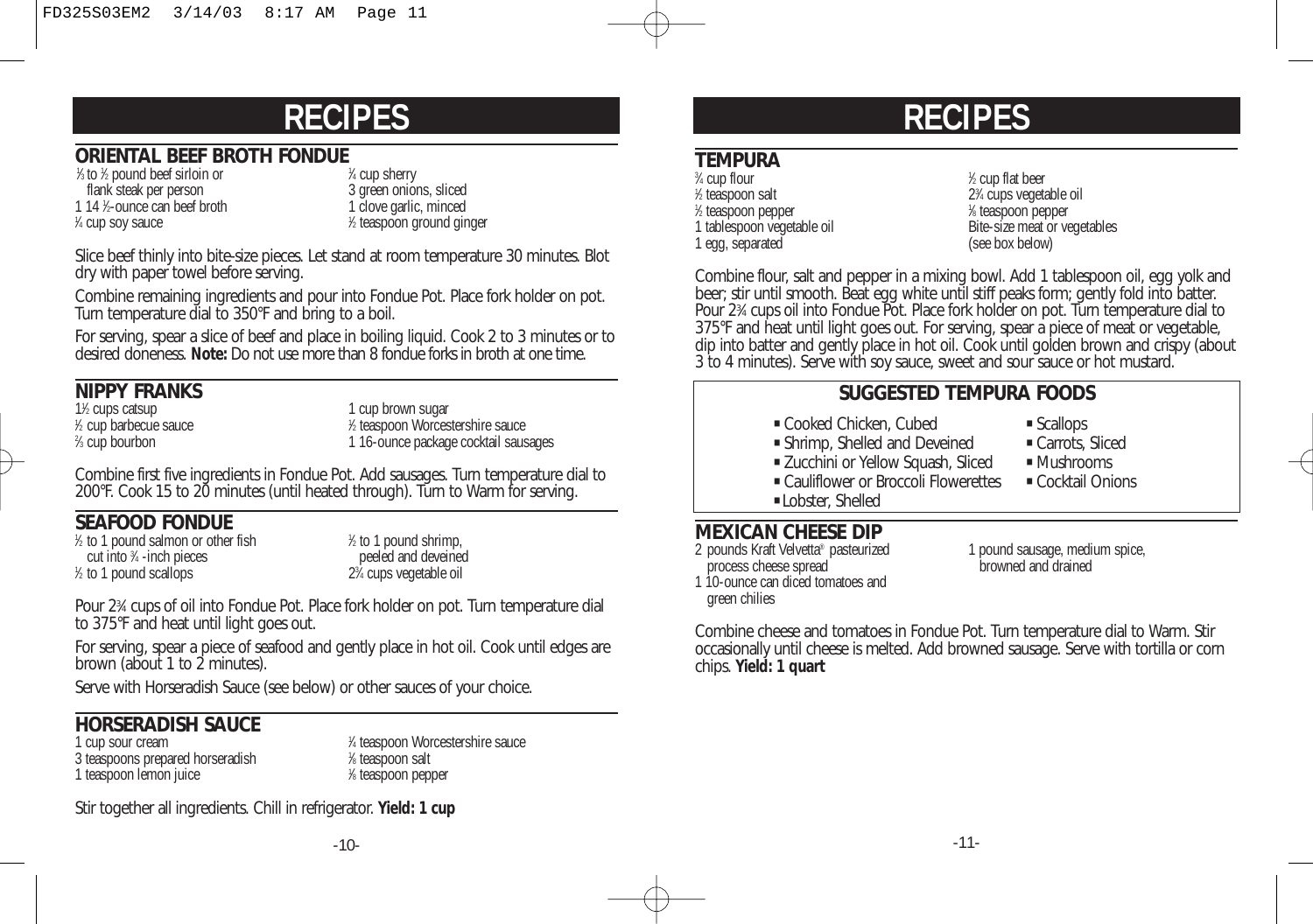### **SWISS CHEESE FONDUE**

1 clove garlic, halved  $\frac{3}{4}$  cup milk  $\frac{1}{4}$ 1 pound Swiss cheese, grated<br>3 tablespoons flour <sup>3</sup>/4 cup dry white wine, warmed into 1-inch cubes

⁄8 teaspoon pepper (optional) ⁄8 teaspoon ground nutmeg (optional) ⁄8 teaspoon paprika (optional) 1 loaf Italian or French bread cut<br>into 1-inch cubes

Rub inside of Fondue Pot with garlic. Add milk to pot. Turn temperature dial to 200°F. Bring milk to a simmer. Combine cheese and flour; stir into milk using a figure-8 motion. Stir constantly until cheese is melted. Slowly stir in wine. Turn temperature dial to Warm. Sprinkle with pepper, nutmeg and paprika.

To serve, spear bread cubes and dip into cheese. **Yield: 3 cups**

### **HEARTY FONDUE**

2 8-ounce packages cream cheese, cubed 8 ounces sour cream 1 ⁄2 cup milk 2 2 1 1 ⁄3 finely chopped onion cut in pieces 1 clove garlic, minced 1 teaspoon dry mustard powder

2 2 % -ounce packages dried beef,<br>cut in pieces

Place cream cheese and milk in Fondue Pot. Turn temperature dial to Warm. Stir until cheese is melted. Add remaining ingredients and stir to blend. Serve with cubes of French bread or crackers. If fondue thickens, add 1 to 2 tablespoons milk to thin. **Yield: 1 quart**

### **FRIED CHEESE**

3⁄4 cup flour 1 cup fine, dry Italian bread crumbs 4 eggs, well beaten

1 pound mozzarella cheese,<br>cut into 1-inch cubes ⁄4 cups vegetable oil

Thirty minutes before serving, combine flour and bread crumbs in a bowl. Dip cheese cubes in egg. Roll cubes in flour/crumb mixture. Dip in egg again and reroll in flour mixture. Place on a tray, cover with wax paper and place in refrigerator to chill.

Pour 23 ⁄4 cups oil into Fondue Pot. Place fork holder on pot. Turn temperature dial to 375°F and heat until light goes out.

For serving, spear a cube of cheese and gently place in oil. Cook until golden brown. Serve with spaghetti or picante sauce.

## **RECIPES**

### **CHOCO-SCOTCH FONDUE**

1/4 cup milk 6 ounces butterscotch chips 6 ounces semi-sweet chocolate chips 1 14-ounce can sweetened condensed milk<br>1 teaspoon vanilla

Combine milk and chips in Fondue Pot. Set temperature dial to Warm. Stir until chips are melted. Add sweetened condensed milk and vanilla. Stir to combine.

Serve with pieces of angel food, sponge or pound cake, marshmallows or fresh fruit tidbits. **Yield: 21 ⁄2 cups**

### **CHOCOLATE DESSERT FONDUE**

12 1-ounce milk chocolate candy bars, broken 10 large marshmallows  $\frac{1}{4}$  cup milk  $\frac{1}{4}$ 

⁄4 cup whipping cream

Place chocolate bars and milk in Fondue Pot. Turn temperature dial to Warm. Stirring constantly, add marshmallows until melted. Gradually add whipping cream.

Serve with fruit pieces, pound or angel food cake. **Yield: 3 cups**

" Grapes " Oranges " Peaches

| ■ Berries  |
|------------|
| ■ Bananas  |
| • Cherries |

### **FRUIT DIPPERS**

" Pineapple " Kiwi

" Apples

#### **FRIED STRAWBERRIES**

1 pound fresh strawberries<br>1 cup flour 2 teaspoons sugar 2 eggs, beaten

⁄2 cup milk 1 tablespoon oil ⁄4 cups vegetable oil

Wash and stem strawberries; set aside. In a medium bowl, combine flour and sugar. In another bowl, combine eggs, milk and 1 tbsp. of oil. Add to flour mixture; stir until smooth. Pour 23 ⁄4 cups oil into Fondue Pot. Place fork holder on pot. Turn temperature dial to 375°F and heat until light goes out.

For serving, spear a berry, dip into batter and gently place in oil. Cook 1 minute or until lightly browned. Serve with Honey-Almond Cream (see next page).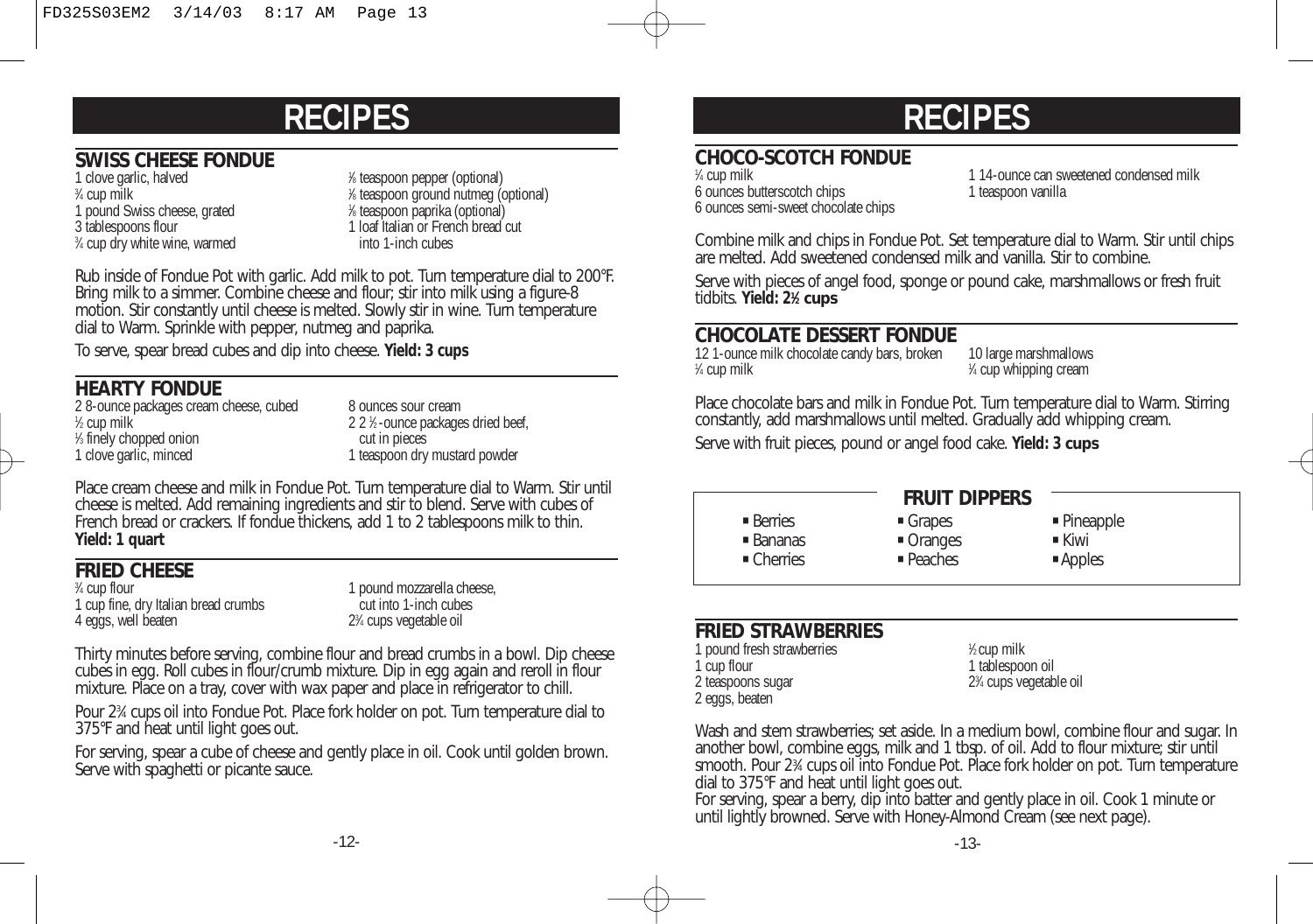### **HONEY-ALMOND CREAM**

1 tablespoon sugar

4 ounces soft cream cheese 1 tablespoon honey ⁄8 teaspoon almond extract

In a small bowl, combine all ingredients and stir until well blended. Serve as a dip with Fried Strawberries. **Yield: 1 cup**

### **STRAWBERRY SAUCE**

2 10-ounce packages frozen, sliced 1 tablespoon cornstarch<br>
2 tablespoons sugar<br>
2 tablespoons sugar strawberries, thawed, juice reserved

Reserve 34 cup juice from strawberries. Set strawberries aside. Pour juice into Fondue Pot. Combine cornstarch and sugar. Add to juice in Fondue Pot.

Turn temperature dial to 200°F. Cook, stirring constantly until thickened. Stir in strawberries. Reduce heat to Warm.

Serve with fruit pieces, pound or angel food cake. **Yield 13 ⁄4 cups**

### **PEACH SAUCE**

1 16-ounce can peach halves in heavy syrup 1 teaspoon cornstarch

⁄4 teaspoon cinnamon ⁄2 teaspoon vanilla

In blender container, combine undrained peaches, cornstarch and cinnamon. Cover and blend until smooth. Pour into Fondue Pot. Turn temperature dial to 200°F. Cook, stirring constantly until bubbly. Reduce heat to Warm. Serve over ice cream or angel food cake. **Yield 11 ⁄2 cups**

### **VANILLA-ORANGE CREAM**

2 10-ounce packages vanilla chips 1 tablespoon orange liqueur 1 ⁄2 cup whipping cream

Place vanilla chips and whipping cream in Fondue Pot. Turn temperature dial to Warm. Stir constantly until chips are melted. Add liqueur.

Serve with pieces of fruit or cake. **Yield 21 ⁄2 cups**

## **RECIPES**

### **BASIC WHITE SAUCE**

|                                      | <b>THIN</b> | <b>MEDIUM</b> | <b>THICK</b> |
|--------------------------------------|-------------|---------------|--------------|
| Tablespoon(s)<br>butter or margarine |             |               |              |
| Tablespoon(s)<br>all-purpose flour   |             |               |              |
| $cup(s)$ milk                        |             |               |              |
| teaspoon(s) salt                     | A4          |               |              |
| teaspoon(s) pepper                   |             |               |              |

Place butter in Fondue Pot. Turn temperature dial to 200°F and allow butter to melt. Add flour and stir until smooth. Cook 1minute, stirring constantly. Gradually add milk. Cook, stirring constantly, until thickened and bubbly. Stir in salt and pepper. **Yield: 1 cup**

### **BASIC WHITE SAUCE VARIATIONS**

### **CHEESE SAUCE**

Stir in 1 cup (4 ounces) grated cheese (Cheddar, Swiss, American). Reduce heat to Warm and stir until cheese is melted.

### **CURRY SAUCE**

Stir in 1 teaspoon curry powder.

**DILL SAUCE**

Stir in 1 teaspoon dried dillweed.

#### **GARLIC SAUCE**

Mince one clove garlic. Cook in butter for 1 minute. Continue as directed.

#### **PARMESAN SAUCE**

Stir in 1 ⁄4 cup grated Parmesan cheese.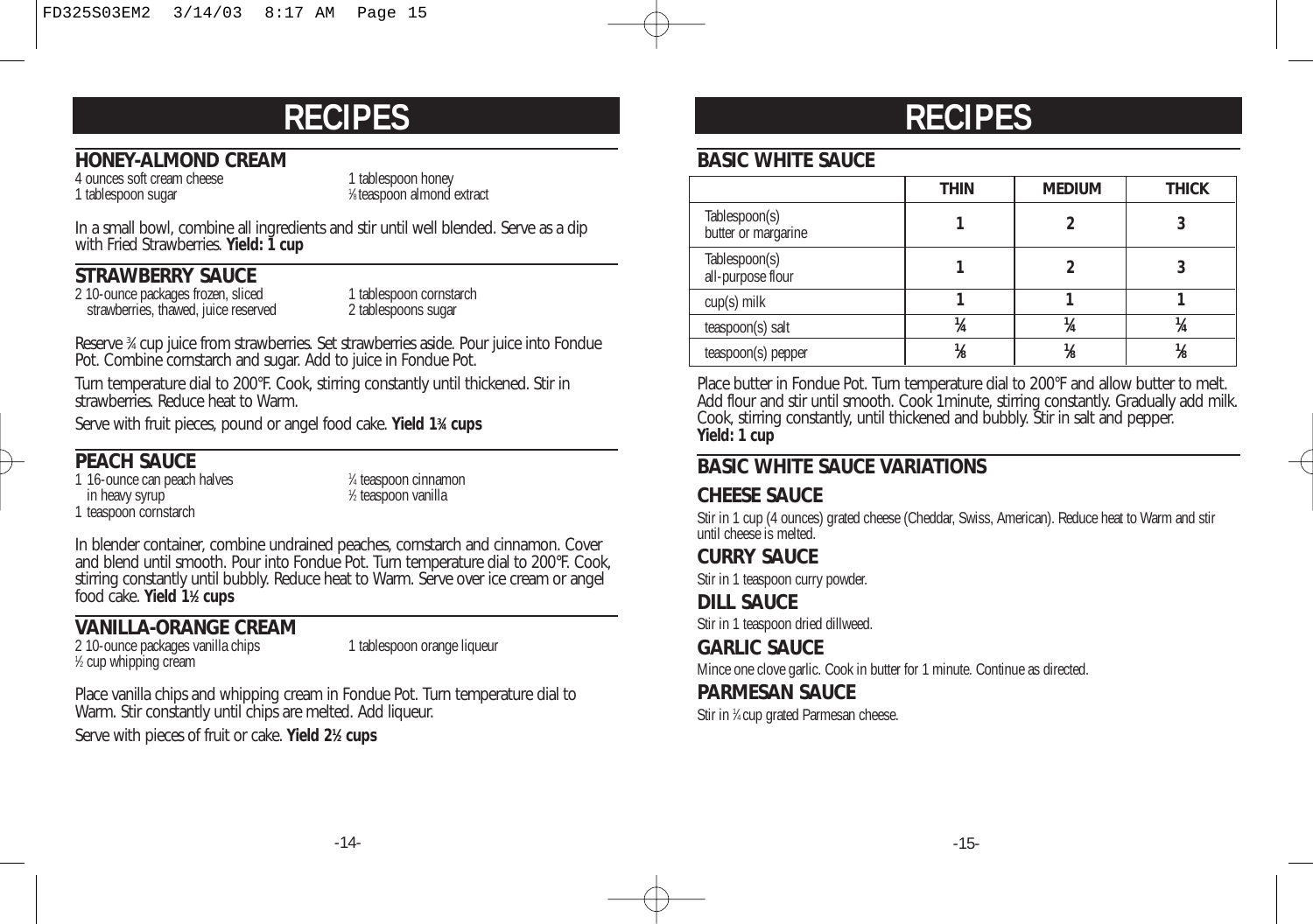### **POT ROAST GRAVY**

<sup>1</sup>/4 cup cold water 1 2 tablespoons all-purpose flour 1 1 cup broth from pot roast

⁄4 teaspoon salt ⁄4 teaspoon pepper

Combine water and flour; stir until smooth. Pour broth into Fondue Pot. Slowly stir flour mixture into broth. Turn temperature dial to 200°F. Cook, stirring constantly until thickened. **Yield 11 ⁄4 cups**

**NOTES**